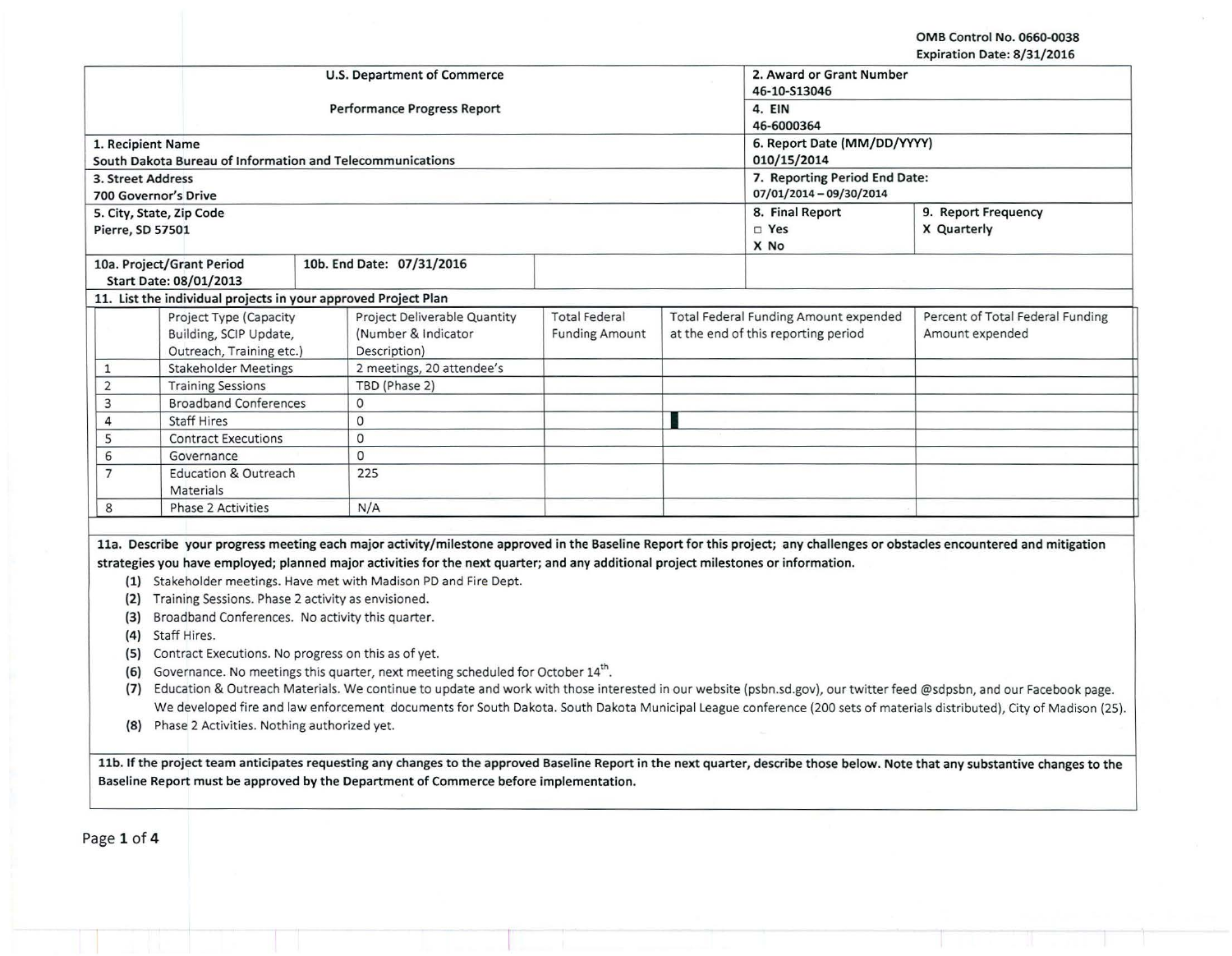I ! I I I

We were informed that small changes (less than 10%) of the award amount could be used for acceptable purposes not outlined in the current plan. We will be using a limited amount of funding for personal services (salary and benefits) for a project manager that will help coordinate the outreach. As a new baseline plan will need to be submitted prior to Phase 2 expenditures, a modification will be inserted into that submission.

#### <sup>1</sup>llc. Provide any other information that would be useful to NTIA as it assesses this project's progress.

Commercial offerings in South Dakota encompass between 93-94% of our geography (Drive tested by our state SBI initiative), which provides the first responder community with a fairly robust data network. Because of the current capabilities and the smaller user base in a rural state such as South Dakota, the service provided by the commercial carriers is meeting the need for mobile data services here. When the first responder community is approached about the concept of a new service with unknown coverage and unknown cost, they are less than enthusiastic. (Added 10-10-2014) We are beginning to generate some interest in the fire services, still no resounding call for the service, but at least generating some feedback and questions.

# lld. Describe any success stories or best practices you have identified. Please be as specific as possible.

We have loaded our entire user community into the CASM tool. This database has then ben utilized for mailings and other outreach efforts. We are also ramping up for the Mobile Data Survey Tool to generate additional feedback.

#### 12. Personnel

## 12a. If the project is not fully staffed, describe how any lack of staffing may impact the project's time line and when the project will be fully staffed.

We are still struggling to come up with an approach that resonates with our first responder community, and outreach efforts to this point have been met with very lukewarm response. Our original plan called for substantial expense for contractors and travel, which at this point we do not feel a good use of resources. We are working to get the Mobile Data Survey Tool (MDST) on line in an effort to find any potential issues with the commercial offerings to see if we can come up with a more effective approach, and will continue to hit the first responder larger meetings to answer any questions.

#### 12b. Staffing Table -

|                              | Job Title                                                                                                                             | FTE <sub>%</sub> |         |                                                       | Project(s) Assigned |                                                                             |  | Change    |
|------------------------------|---------------------------------------------------------------------------------------------------------------------------------------|------------------|---------|-------------------------------------------------------|---------------------|-----------------------------------------------------------------------------|--|-----------|
|                              | Statewide Project Coordinator                                                                                                         | 10               |         | Provide oversight of all SLIGP project activities     |                     |                                                                             |  | No change |
| <b>Financial Assistant</b>   |                                                                                                                                       |                  |         |                                                       |                     | Provide support for budget management, procurement, and processing invoices |  | No change |
|                              | Administrative Staffing Assistant                                                                                                     | כ                |         | Provide administrative support for grant management   |                     |                                                                             |  | No change |
| <b>Engineering Assistant</b> |                                                                                                                                       |                  |         | Provide administrative support for grant management   |                     |                                                                             |  | No change |
| Program Manager              |                                                                                                                                       | 10               |         | Provide administrative support for governance process |                     |                                                                             |  | No change |
|                              | Provide engineering expertise and staffing for project<br>Radio System Chief Engineer<br>10                                           |                  |         |                                                       |                     | No change                                                                   |  |           |
|                              | 13. Subcontracts (Vendors and/or Subrecipients)                                                                                       |                  | Add Row |                                                       | Remove Row          |                                                                             |  |           |
|                              | 13a. Subcontracts Table - Include all subcontractors. The totals from this table must equal the "Subcontracts Total" in Question 14f. |                  |         |                                                       |                     |                                                                             |  |           |
|                              |                                                                                                                                       |                  |         |                                                       |                     |                                                                             |  |           |
|                              |                                                                                                                                       |                  |         |                                                       |                     |                                                                             |  |           |

Page 2 of 4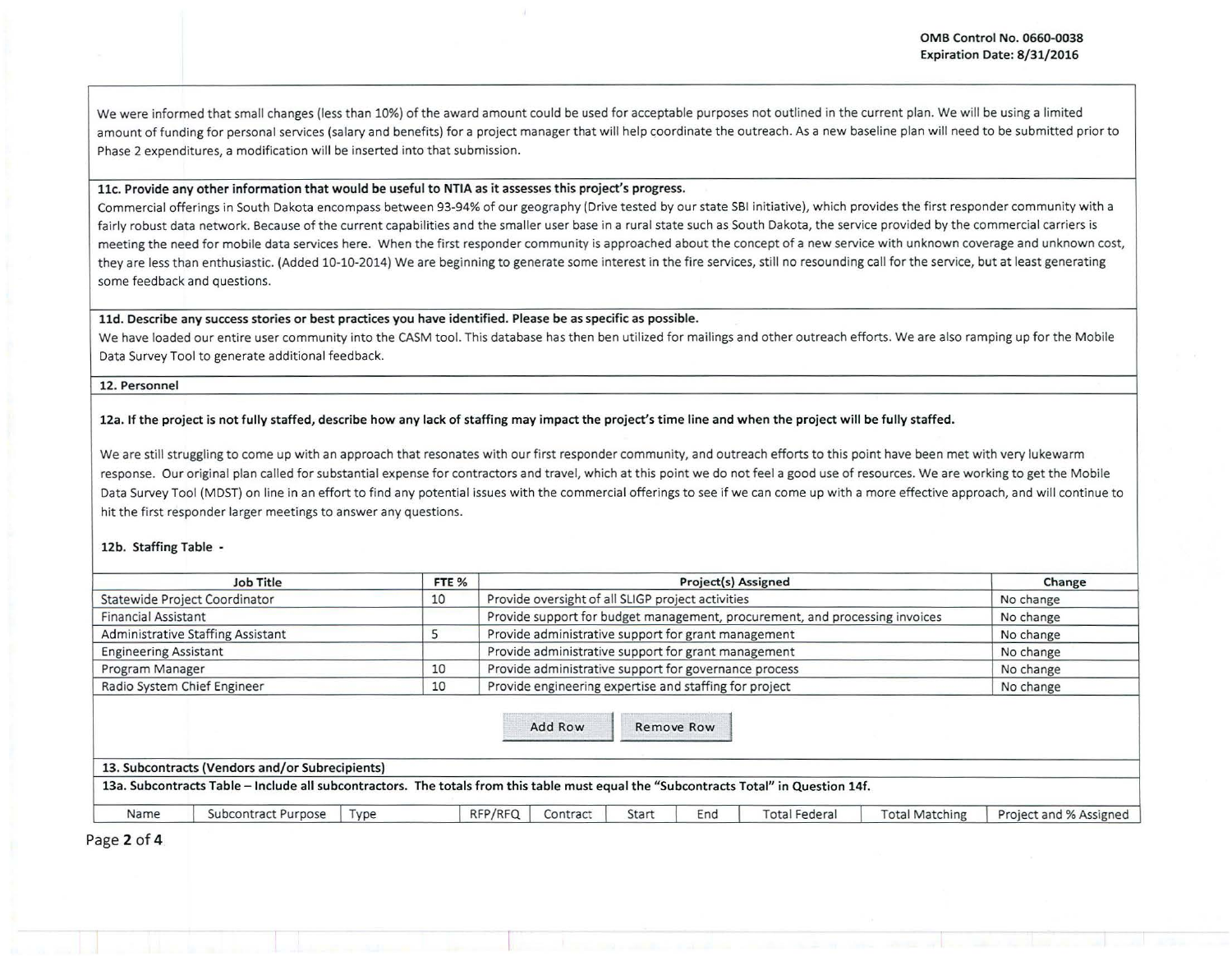|                                |                                                                                     | (Vendor/Subrec.) | Issued<br>(Y/N) | Executed<br>(Y/N) | Date       | Date       | <b>Funds Allocated</b> | <b>Funds Allocated</b> |                                          |
|--------------------------------|-------------------------------------------------------------------------------------|------------------|-----------------|-------------------|------------|------------|------------------------|------------------------|------------------------------------------|
| Legal Rep                      | Formalize agreements<br>with local<br>governments                                   | Vendor           | N               | N                 | <b>TBD</b> | <b>TBD</b> | \$75,000               |                        | <b>NA</b>                                |
| Regional<br>Contractors<br>(3) | Provide outreach &<br>data collection<br>statewide                                  | Vendor           | N               | N                 | <b>TBD</b> | TBD        | \$180,000              | $\Omega$               | <b>NA</b>                                |
| Regional Plan<br>Coordinator   | Align the SD plan with<br>other states and look<br>to utilize regional<br>resources | Vendor           | N               | N                 | TBD        | TBD        | \$180,000              |                        |                                          |
| SCIP<br>Contractor             | Help the State update<br>the Broadband<br>portion of the SCIP                       | Vendor           | N               | N                 | TBD        | TBD        | \$30,000               |                        | 100% Completed with<br>OEC SCIP workshop |

Add Row Remove Row

13b. Describe any challenges encountered with vendors and/or subrecipients.

Web site was done, in-house rather than being contracted out. Personal service dollars only. We may need additional integrated down the road for data collection, but do not anticipate significant cost.

SCIP update was completed with a workshop put on by OEC. We are going to retain this line item in case we have further requirements for this category.

# 14. Budget Worksheet

Columns 2, 3 and 4 must match your current project budget for the entire award, which is the SF-424A on file. Only list matching funds that the Department of Commerce has already approved .

| Project Budget Element (1)   | Federal Funds  | <b>Approved Matching</b> | <b>Total Budget</b> | Federal Funds | Approved Matching Funds | Total Funds Expended (7) |
|------------------------------|----------------|--------------------------|---------------------|---------------|-------------------------|--------------------------|
|                              | Awarded (2)    | Funds (3)                | (4)                 | Expended (5)  | Expended (6)            |                          |
| a. Personnel Salaries        | 0.00           | 55,683.00                | \$55,683.00         | 4,362.32      | 20,198.71               | 24,561.03                |
| b. Personnel Fringe Benefits | 0.00           | 11,137.00                | \$11,137.00         | 1,174.73      | 2,779.34                | 3,954.07                 |
| c. Travel                    | 240,579.00     | 127,684.00               | \$368,263.00        | 1,916.59      | 11,521.35               | 13,437.94                |
| d. Equipment                 | 21,000.00      | 0.00                     | \$21,000.00         | 0.00          | 0.00                    | 0.00                     |
| e. Materials/Supplies        | 20,439.00      | 28,984.00                | \$49,423.00         | 0.00          | 355.79                  | 355.79                   |
| f. Subcontracts Total        | 843,000.00     | 51,000.00                | \$894,000.00        | 1,236.00      | 0.00                    | 1,236.00                 |
| g. Other                     | 113,085.00     | 35,040.00                | \$148,125.00        | 96.95         | 0.00                    | 96.95                    |
| h. Total Costs               | \$1,238,103.00 | \$309,528.00             | \$1,547,631.00      | \$8,786.59    | \$34,855.19             | \$43,641.78              |
| i. % of Total                | 80%            | 20%                      | 100%                | 20%           | 80%                     | 100%                     |

Page 3 of **4**